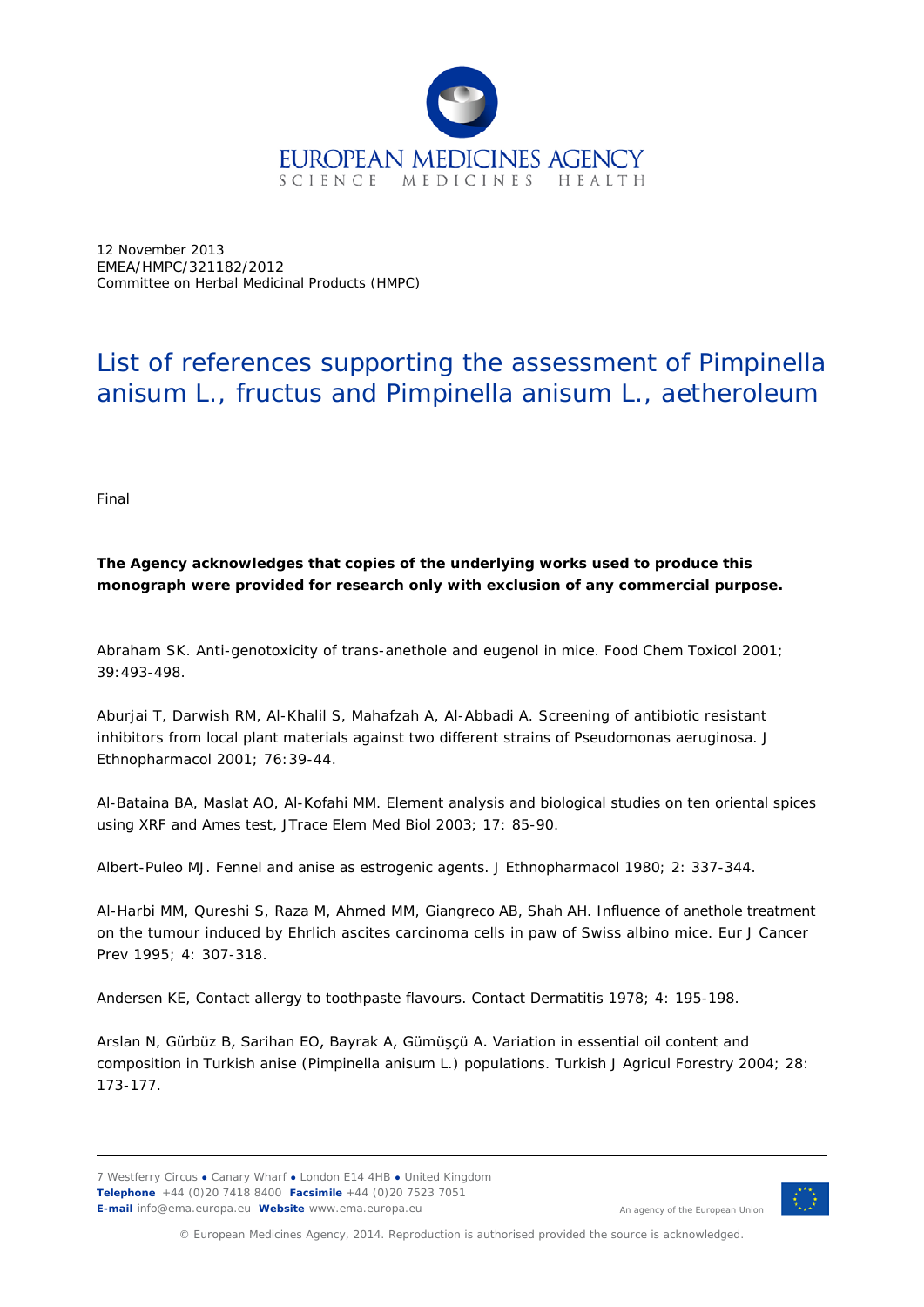Bellakhdar J, Claisse R, Fleurentin J, Younos C. Repertory of standard herbal drugs in the Moroccan Pharmacopoeia. J Ethnopharmacol 1991; 35(2): 123-143.

Blumenthal M, Busse WR, Goldberg A, *et al.*editors. The Complete German Commission E Monographs: Therapeutic Guide to Herbal Medicines. Austin: American Botanical Council and Boston: Integrative Medicine Communications 1998, 82-83.

Boskabady MH, Ramazani-Assari M. Relaxant effect of *Pimpinella anisum* on isolated guinea pig tracheal chains and its possible mechanism(s). J Ethnopharmacol 2001, 74: 83-88.

Bounds SV, Caldwell J. Pathways of Metabolism of [1'-14C] trans-anethole in the rat and mouse. Drug Metab Dispos 1996; 24: 717-724.

Boyd EM. Expectorants and respiratory tract fluid. Pharmacol Rev 1954, 6: 521-452.

Boyd EM, Pearson GL. On the expectorant action of volatile oils. Am J Med Sci 1946; 211: 602-610.

Boyd EM, Sheppard EP. The effect of steam inhalation of volatile oils on the output and composition of respiratory tract fluid. J Pharmacol Exp Therap 1968, 163: 250-256.

British Herbal Pharmacopoeia. Pimpinella. British Herbal Medicine Association, Bournemouth 1983, 160- 161.

Buechi S, Vogelin R, von Eiff MM, Ramos M, Melzer J. Open trial to assess aspects of safety and efficacy of a combined herbal cough syrup with ivy and thyme. Forsch Komplementarmed Klass Naturheilkd 2005, 12: 328-332.

[Burkhardt G,](http://www.ncbi.nlm.nih.gov/entrez/query.fcgi?db=pubmed&cmd=Search&itool=pubmed_Abstract&term=%22Burkhardt+G%22%5BAuthor%5D) [Reichling J,](http://www.ncbi.nlm.nih.gov/entrez/query.fcgi?db=pubmed&cmd=Search&itool=pubmed_Abstract&term=%22Reichling+J%22%5BAuthor%5D) [Martin R,](http://www.ncbi.nlm.nih.gov/entrez/query.fcgi?db=pubmed&cmd=Search&itool=pubmed_Abstract&term=%22Martin+R%22%5BAuthor%5D) [Becker H.](http://www.ncbi.nlm.nih.gov/entrez/query.fcgi?db=pubmed&cmd=Search&itool=pubmed_Abstract&term=%22Becker+H%22%5BAuthor%5D) Terpene hydrocarbons in Pimpinella anisum L. Pharm Weekbl Sci 1986, 8: 190-193.

Caldwell J, Chan VSW, Marshall AD, Hasheminejad G, Bounds SVJ. 1'-hydroxylation is the only metabolic pathway of simple alkylbenzenes involved in their genotoxicity. Toxicologist 1992, 12: 56.

Caldwell J, Sutton JD. Influence of dose size on the disposition of trans-[methoxy-14C] anethole in human volunteers. Food Chem Toxicol 1988, 26: 87-91.

Caldwell J. Perspective on the usefulness of the mouse lymphoma assay as an indicator of a genotoxic carcinogen: ten compounds which are positive in the test but are not genotoxic carcinogens. Teratogen Carcin Mut 1993, 13: 185-190.

Cambar PJ, Aviado DM. Bronchopulmonary effects of paraquat and expectorants. Arch Env Health 1970; 20: 488-494.

Ceska O, Chaudhary SK, Warrington PJ, Ashwood-Smith MJ. Photoactive furocoumarins in fruits of some umbellifers. Phytochemistry 1987, 26: 165-169.

Chainy GBN, Manna SK, Chaturvedi MM, Aggarwal BB. Anethole blocks both early and late cellular responses transduced by tumor necrosis factor: effect on NF-KB, AP-1, JNK, MAPKK and apoptosis. Oncogene 2000, 19: 2943-2950.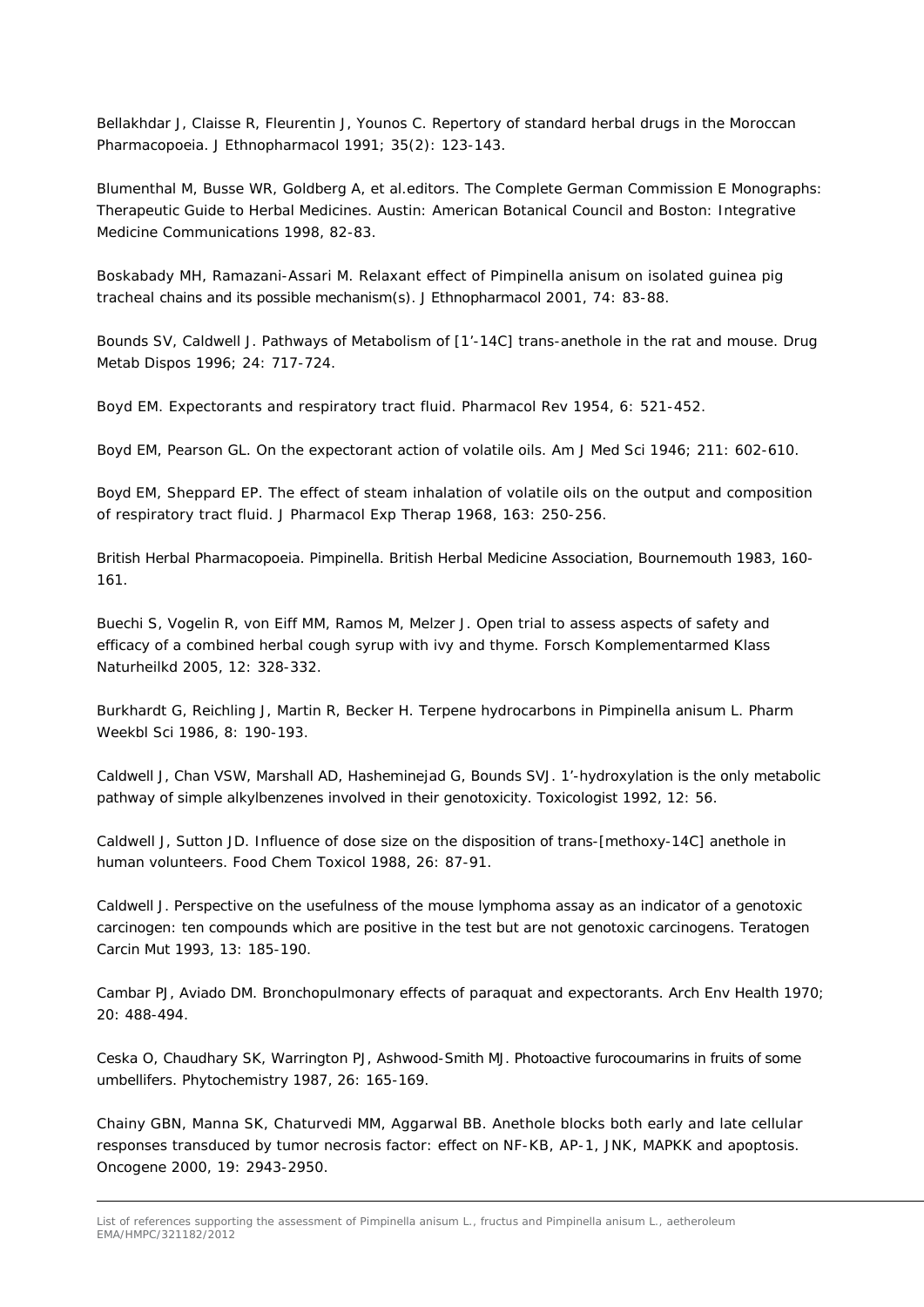Czygan F-C, Hiller K. Anisi fructus - Anis. In: Wichtl M, editor. Teedrogen and Phytopharmaka. Ein Handbuch für die Praxis auf wissenschaftlicher Grundlage, 4th ed. Stuttgart: Wissenschaftliche Verlagsgesellschaft 2002, 42-44.

Czygan F-C. Anisi fructus DAB 10 - *Pimpinella anisum* L. Z Phytotherapie 1992, 13: 101-106.

Dhar SK. Anti-fertility activity and hormonal profile of trans-anethole in rats. Indian J Physiol Pharmacol 1995, 39: 63-67.

Dirks U, Herrmann K. 4-(13-D-glucopyranosyloxy)-benzoic acid, a characteristic phenolic constituent of the Apiaceae. Phytochemistry 1984, 23: 1811-1812.

Dirks U, Herrmann K. Hochleistungsfl (issigkeits chromatographie der Hydroxycinnamoylchinasauren and der 4-0-D-glucopyranosyloxy)-benzoesaure in Gewurzen. Z Lebensm Unters Forsch 1984; 179: 12-16.

Dorsch W, Loew D, Meyer-Buchtela E, Schilcher H. Teil I. Empfehlungen zur Anwendung and Dosierung von Phytopharmaka, monographierte Arzneidrogen and ihren Zubereitungen in der Pädiatrie: Foeniculi fructus (Fenchelfrüchte) In: Kooperation Phytopharmaka, editor. Kinderdosierung von Phytopharmaka, 3rd ed. Kooperation Phytopharmaka Bonn 2002: 70-71.

[Drinkwater NR,](http://www.ncbi.nlm.nih.gov/entrez/query.fcgi?db=pubmed&cmd=Search&itool=pubmed_Abstract&term=%22Drinkwater+NR%22%5BAuthor%5D) [Miller EC,](http://www.ncbi.nlm.nih.gov/entrez/query.fcgi?db=pubmed&cmd=Search&itool=pubmed_Abstract&term=%22Miller+EC%22%5BAuthor%5D) [Miller JA,](http://www.ncbi.nlm.nih.gov/entrez/query.fcgi?db=pubmed&cmd=Search&itool=pubmed_Abstract&term=%22Miller+JA%22%5BAuthor%5D) [Pitot HC.](http://www.ncbi.nlm.nih.gov/entrez/query.fcgi?db=pubmed&cmd=Search&itool=pubmed_Abstract&term=%22Pitot+HC%22%5BAuthor%5D) Hepatocarcinogenicity of estragole (1-allyl-4 methoxybenzene) and 1'-hydroxyestragole in the mouse and mutagenicity of 1'-acetoxyestragole in bacteria. [J Natl Cancer Inst](javascript:AL_get(this,%20) 1976, 57: 1323-1331.

El-Moghazi AM, All AA, Ross SA, Mottaleb MA. Flavonoids of *Pimpinella* anisum L. growing in Egypt. Fitoterapia 1979, 50: 267-268.

El-Wakeil F, Khairy M, Morsi S, Farag RS, Shihata AA, Badel ZMA. Biochemical studies on the essential oils of somefruits of Umbelliferaefamily. Seifen-Ole-Fette-Wachse 1986, 112: 77-80.

Elgayyar M, Draughon FA, Golden DA, Mount JR. Antimicrobial activity of essential oils from plants against selected pathogenic and saprophytic microorganisms. J Food Prot 2001, 64: 1019-1024.

EMEA, HMPC: Committee for Herbal Medicinal Products: 'Public statement on the use of herbal medicinal products containing estragole' (EMEA/HMPC/137212/2005).

EMEA, CVMP: Committee for Veterinary Medicinal Products: Anisi aetheroleum, summary report. (EMEA/MRL/413/98-FINAL)

ESCOP (.) Monographs: Aniseed. European Scientific Cooperative on Phytotherapy,editors. Argyle House, Exeter, UK 1996-1999.

ESCOP Monographs : Aniseed. European Scientific Cooperative on Phytotherapy.. Argyle House, ESCOP, Exeter, UK 2003.

European Commission: Scientific Committee on Food. Opinion of the Scientific Committee on food on estragole (1-allyl-4-methoxybenzene). 26 September 2001.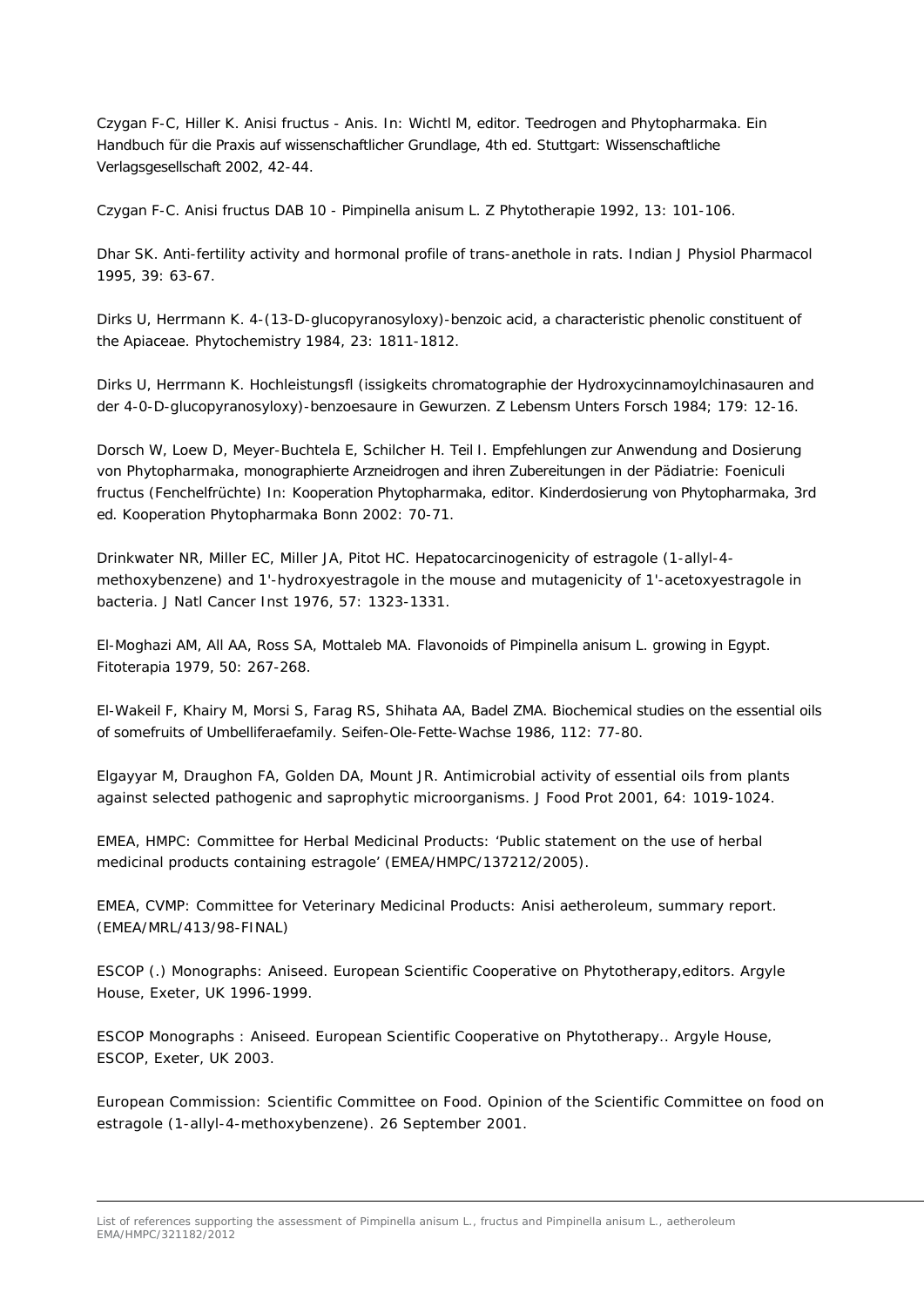European Commission Report from the Commission on Dietary Food Additive Intake in the European Union. COM/2001/0542 Final.

European Pharmacopoeia 5th ed., Anise oil - Anisi aetheroleum. Council of Europe. 1/2005: 0804; 1004.

European Pharmacopoeia 4th ed. Aniseed - Anisi fructus. Council of Europe. 1997

European Pharmacopoeia 5th ed., Aniseed - Anisi fructus. Council of Europe. 1/2005: 0262; 1006.

European Pharmacopoeia 7th ed., Anise oil - Anisi aetheroleum. Council of Europe. 1/2008: 0804 corrected 7; 1050-1052.

European Pharmacopoeia 7th ed., Aniseed - Anisi fructus. Council of Europe. 1/2012: 0262; 3858- 3859.

Farag R, Daw Z, Abo-Raya S. Influence of some spice essential oils on *A. parasiticus* growth and production of aflatoxins in a synthetic medium. J Food Sci 1989, 54: 74-76.

Fraj J, Lezaun A, Colas C, Duce F, Dominguez MA, Alonso MD. Occupational asthma induced by aniseed. Allergy 1996, 51(5): 337-339.

Franks A. Contact allergy to anethole in toothpaste associated with loss of taste. Contact Dermatitis 1998, 38: 354-355.

Friedman M, Henika PR, Mandrell RR. Bactericidal activities of plant essential oils and some of their isolated constituents against *Campylobacter jejuni, Escherichia coli, Listeria monocytogenes* and, *Salmonella enterica*. J Food Protect 2002, 65: 1545-1560.

Fujimatu E, Ishikawa T, Kitajima J. Aromatic compound glucosides, alkyl glucoside and glucide from the fruit of anise. Phytochemistry 2003, 63: 609-616.

Fyfe L, Armstrong F, Stewart J. Inhibition of Listeria monocytogenes and Salmonella enteriditis by combinations of plant oils and derivatives of benzoic acid: the development of synergistic antimicrobial combinations. Int J Antimicrobial Agents 1998, 9: 195-199.

García-Bravo B, Pérez Bernal A, García-Hernández MJ, Camacho F. Occupational contact dermatitis from anethole in food handlers. Contact Dermatitis 1997, 37: 38.

García-González JJ, Bartolomé-Zavala B, Fernández-Meléndez S, Barceló-Muñoz JM, Miranda Páez A, Carmona-Bueno MJ *et al.* Occupational rhinoconjunctivitis and food allergy because of aniseed sensitization. Ann Allergy Asthma Immunol 2002, 88: 518-522.

Gázquez García V, Gaig Jané P, Bartolomé Zavala B. Aniseed-induced nocturnal tongue angioedema. J Investig Allergol Clin Immunol 2007, 17: 406-408.

Gershbein LL. Regeneration of rat liver in the presence of essential oils and their components. Food Cosmet Toxicol 1977, 15: 173-181.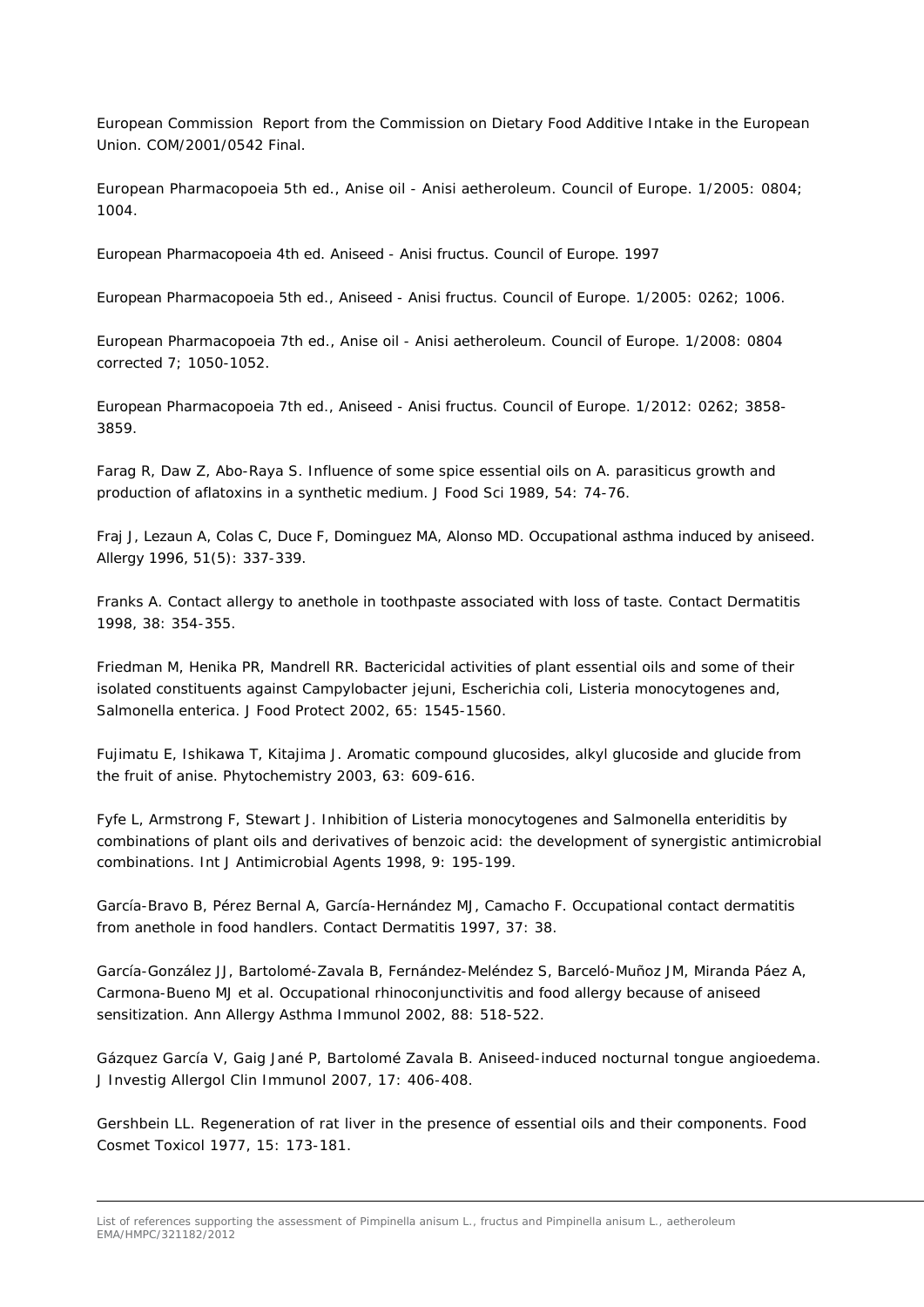Ghelardini C, Galeotti N, Mazzanti G. Local anaesthetic activity of monoterpenes and phenylpropanes of essential oils. Planta Med 2001, 67: 564-566.

Gorelik NJ. Genotoxicity of trans-anethole *in vitro.* Mutation Res 1995, 326: 199-209.

Gülçin I, Oktay M, Kireçci E, Irfan Küfrevioğlu Ö. Screening of antioxidant and antimicrobial activities of anise (*Pimpinella anisum* L.) seed extracts. Food Chemistry 2003, 83: 371-382.

Guneyli A, Karacali I. Effects of storage conditions on the quality of aniseed. Ege Universitesi Ziraat Fakultesi Dergisi 2002, 39: 17-24.

Hagan EC, Hansen WH, Fitzhugh OG, Jenner PM, Jones WI, Taylor JM et al. Food flavourings and compounds of related structure. II. Subacute and chronic toxicity. Food Cosmet Toxicol 1967, 5: 141- 157.

Haggag EG, Abou-Moustafa MA, Boucher W, Theoharides TC. The effect of a herbal water-extract on histamine release from mast cells and on allergic asthma. J Herb Pharmacother 2003, 3: 41-54.

Hammer KA, Carson CF, Riley TV. Antimicrobial activity of essential oils and other plant extracts. J Applied Microbiol 1999, 86: 985-990.

Hänsel R, Keller K, Rimpler H, Schneider G, editors. Pimpinella. In: Hagers Handbuch der Pharmazeutischen Praxis, Vol 6.5th ed.: Drogen P-Z. Springer-Verlag,Berlin-Heidelberg-New York-London, 1994, 135-156.

Heck AM, DeWitt BA, Lukes AL: Potential interactions between alternative therapies and warfarin. Am J Health Syst Pharm 2000, 57: 1221-1227.

Heck JD, Vollmuth TA, Cifone MA, Jagannath DR, Mhyr B. and Current RD. An evaluation of food flavouring ingredients in a genetic toxicity screening battery. Toxicologist 1989, 9: 257.

Howes AJ, Chan VSW, Caldwell J. Structure-specificity of the genotoxicity of some naturally occurring alkenylbenzenes determined by the unscheduled DNA synthesis assay in rat hepatocytes. Food Chemical Toxicol 1990, 28:537-542.

Howes MJ, Houghton PJ, Barlow DJ, Pocock VJ, Milligan SR. Assessment of estrogenic activity in some common essential oil constituents. J Pharm Pharmacol 2002, 54:1521-1528.

Hsia MTS, Adamovics JA, Kreamer BL. Microbial mutagenicity studies of insect growth regulators and other potential insecticidal compounds in *Salmonella typhimurium.* Chemosphere 1979, 8: 521- 529.

Ibrahim YKE, Ogunmodede MS. Growth and survival of *Pseudomonas aeruginosa* in some aromatic waters. Pharm Acta Helv 1991, 66: 286-288.

Ishidate M, Sofuni T, Yoshikawa K, Hayashi M, Nohmi T, Sawada M *et al*. Primary mutagenicity screening of food additives currently used in Japan. Food Chem Toxicol 1984, 22: 623-636.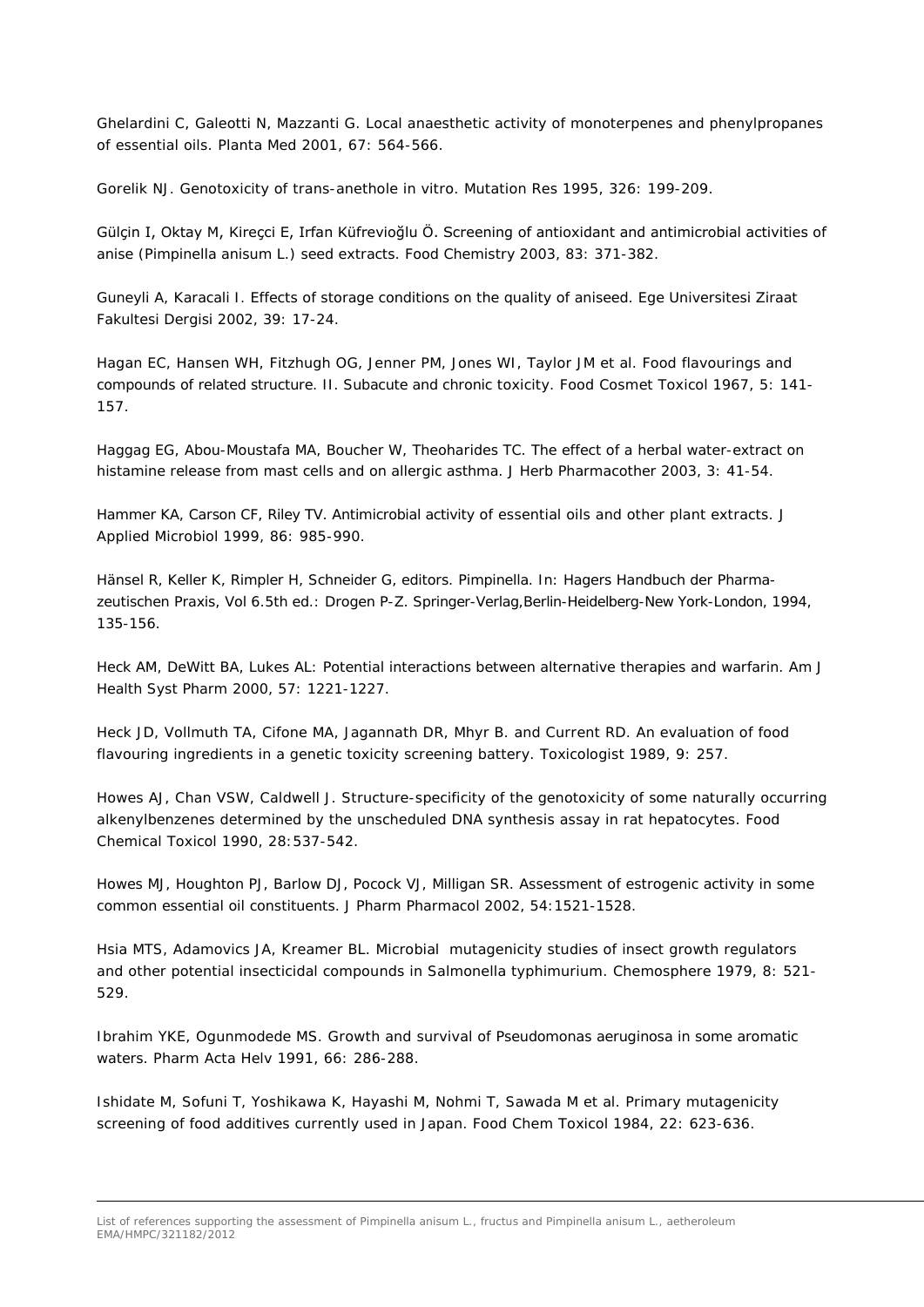Ishikawa T, Fujimatu E, Kitajima J. Water-soluble components of anise: new glucosides of anethol glycol and its related compounds. Chem Pharm Bull 2002, 50: 1460-1466.

Janahmadi M, Farajnia S, Vatanparast J, Abbasipour H, Kamalinejad M. The fruit essential oil of *Pimpinella anisum* L. (Umbelliferae) induces neuronal hyperexcitability in snail partly through attenuation of after-hyperpolarization. Journal of Ethnopharmacology 2008, 120: 360–365.

[Jensen-Jarolim E, Leitner A, Hirschwehr R, Kraft D, Wuthrich B, Scheiner O,](http://www.ncbi.nlm.nih.gov/entrez/query.fcgi?cmd=Retrieve&db=pubmed&dopt=Abstract&list_uids=9420134&query_hl=6&itool=pubmed_docsum)*et al*. Characterization of allergens in Apiaceae spices: anise, fennel, coriander and cumin. Clin Exp Allergy 1997, 27: 1299-1306.

JECFA : Joint FAO/WHO Expert Committee on Food Additives . Safety evaluation of certain food additives. Trans-anethole. WHO Geneva, 1999.

Kassi E, Papoutsi Z, Fokialakis N, Messari, J., Mitakou S., Moutsatsou P: Greek plant extracts exhibit selective estrogen receptor modulator (SERM)-like properties. J Agric Food Chem 2004; 52: 6956-6961.

Kitajima J, Ishikawa T, Fujimatu E, Kondho K, Takayanagi, T. Glycosides of 2-C-methyl-D-erythritol from the fruits of anise, coriander and cumin. Phytochemistry 2003, 62: 115-120.

Kreydiyyeh SI, Usta J, Knio K, Markossian S, Dagher S. Aniseed oil increases glucose absorption and reduces urine output in the rat. Life Sci 2003; 74: 663-673.

Kreydiyyeh SI, Usta J, Copti R. Effects of cinnamon, clove and some of their constituents on the Na(+)- K(+)- ATPase activity and alanine absorption in the rat jejunum. Food ChemToxicol 2000; 38: 755-762.

Kubeczka KH. Grundlagen der Qualitatsbeurteilung arzneilich verwendeter atherischer Ole. Acta Horticulturae 1978; 73: 85-93.

Kunzemann J, Herrmann K. Isolierung and Identifizierung der Flavon(ol)-O-glykoside in Kiimmel *(Carum carvi* L.*),* Fenchel *(Foeniculum vulgare* Mill.), Anis *(Pimpinella anisum* L.) and Koriander *(Coriandrum sativum* L.*)* and von Flavon-C-Glykosiden im Anis. Z Lebensm Unters Forsch 1977, 164: 194-200.

Le Bourhis B. Propriétés biologiques du trans-anethole. Essai de détermination de la dose journalière acceptable. Parfums Cosmet Sav Fr 1973, 3: 450-456.

Leclerc H. Anis. In: Précis de Phytothérapie. Essai de thérapeutique par les plantes françaises. 5 ed. Paris, Masson 1983.

Lee JB, Yamagishi C, Hayashi K and Hayashi T. Antiviral and immunostimulating effects of lignincarbohydrate protein complexes from *Pimpinella anisum*. Biosci Biotechnol Biochem 2011; 75(3): 459-465.

Lin FSD. Trans-anethole. In: Joint FAO/WHO Expert Committee on Food Additives. Toxicological evaluation of certain food additives and contaminants. WHO Food Additives Series *28.* WHO Geneva, 1991: 135-152.

Linares E, Bye RA. A study of four medicinal plant complexes of Mexico and adjacent United States. J Ethnopharmacol 1987, 19: 153-183.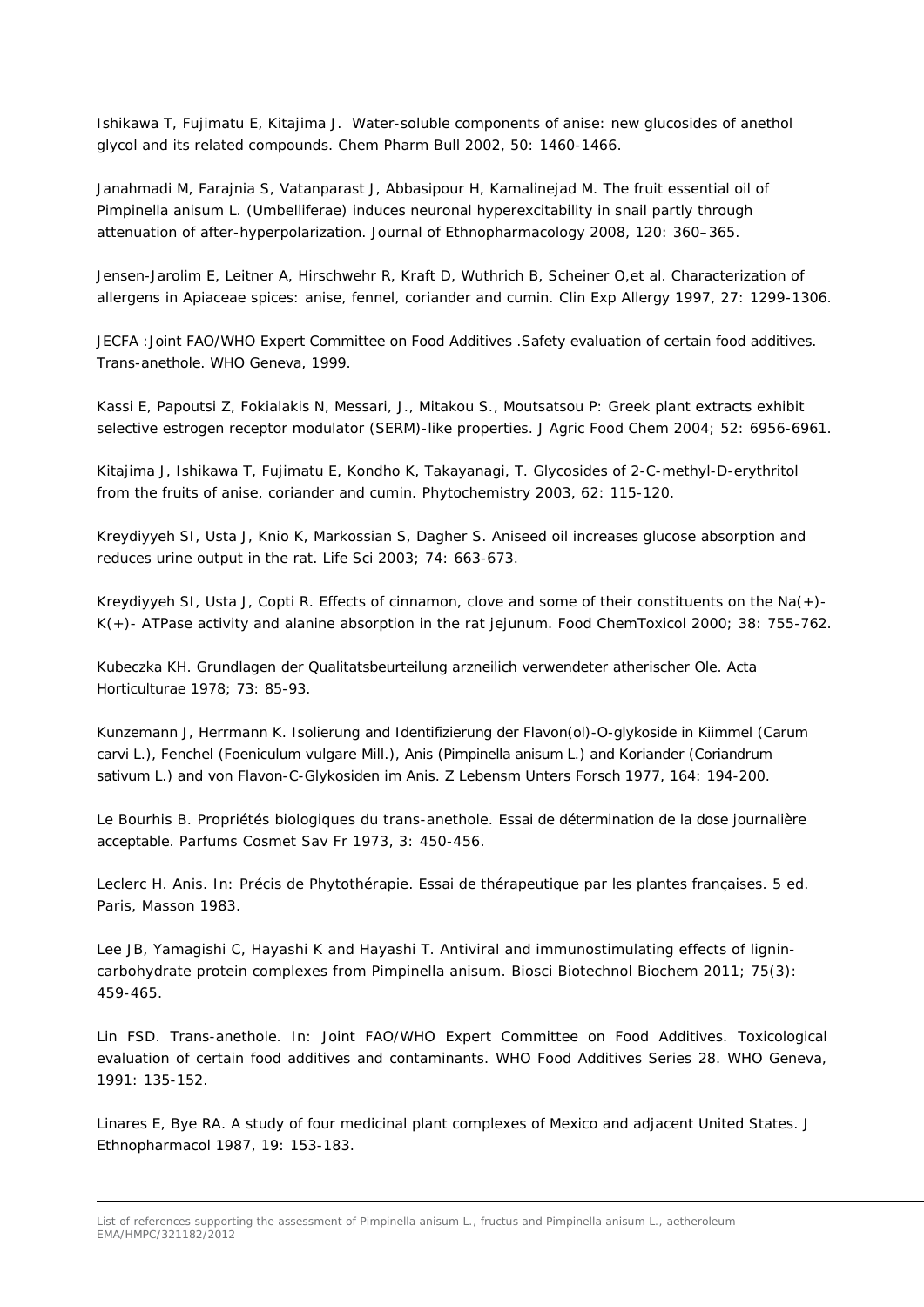Marcus C, Lichtenstein EP. Interactions of naturally occurring food plant components with insecticides and pentobarbital in rats and mice. J Agric Food Chem 1982, 30: 563-568.

Marshall AD, Caldwell J. Lack of influence of modulators of epoxide metabolism on the genotoxicity of trans-anethole in freshly isolated rat hepatocytes assessed with the unscheduled DNA synthesis assay. Food Chem Toxicol 1996, 34(4):337-45.

Martindale.The complete drug reference, 33rd ed. Aniseed, Anise oil. Sweetmann SE. Pharmaceutical Press, London 2002, 1580.

Maruzzella JC, Freundlich M. Antimicrobial substances from seeds. J Am Pharm Assoc 1959, 48: 356- 358.

Miller EC, Swanson AB, Phillips DH, Fletcher L, Liem A, Miller JA. Structure-activity studies of the carcinogenicities in the mouse and rat of some naturally occurring and synthetic alkenylbenzene derivatives related to safrole and estragole. Cancer Res 1983, 43: 1124-1134.

Mortelmans K, Haworth S, Lawlor T, Speck W., Tainer B, Zeiger E. Salmonella mutagenicity tests: II. Results from the testing of 270 chemicals. Envirnm Mutagenensis 1986; 6 (7): 1-119.

Moyler DA. Spices-Recent Advances. In Spices, Herbs and Edible Fungi; Charalambous G. (Ed). Elsevier Science; London, UK. 1994, 1-70.

Müller-Riebau F, Berger B, Yeken O. Chemical composition and fungitoxic properties to phytopathogenic fungi of essential oils of selected aromatic plants growing wild in Turkey. J Agric Food Chem 1955, 43: 2262-2266.

Müller L, Kasper P, Müller-Tegethoff K, Petr T. The genotoxic potential in vitro and in vivo of the alkylbenzene etheric oils estragole, basil oil and trans-anethole. Mutation Res 1994; 325: 129-136.

Müller-Limmroth W, Fröhlich HH. Wirkungsnachweis einiger phytotherapeutischer Expektorantien auf den mukoziliaren transport. Fortschr Med 1980, 98: 95-101.

Nestmann ER, Lee EGH, Matula TI, Douglas GR, Meuller JC. Mutagenicity of constituents of pulp and paper mill effluent using the salmonella/mammalian-microsome assay. Mutation Res 1980, 79: 203- 212.

Nestmann ER, Lee EGH. Mutagenicity of constituents of pulp and paper mill effluent in growing cells of *Saccharomyces cerevisiae* Mutation Res 1983, 119: 273-280.

Newall CA, Anderson LA, Phillipson JD: Herbal Medicines. A Guide for Health Care Professionals. The Pharmaceutical Press, London, England, 1996.

[Newberne P, Smith RL, Doull J, Goodman JI, Munro IC, Portoghese PS](http://www.ncbi.nlm.nih.gov/entrez/query.fcgi?db=pubmed&cmd=Retrieve&dopt=AbstractPlus&list_uids=10496381&query_hl=3&itool=pubmed_docsum) *et al*. The FEMA GRAS assessment of trans-anethole used as a flavouring substance. Food Chem Toxicol 1999, 37: 789-811.

Newberne PM, Cartlton WW, Brown WR. Histopathological evaluation of proliferative lesions in rats fed trans-anethole in chronic studies. Food Chem Toxicol 1989, 27: 21-26.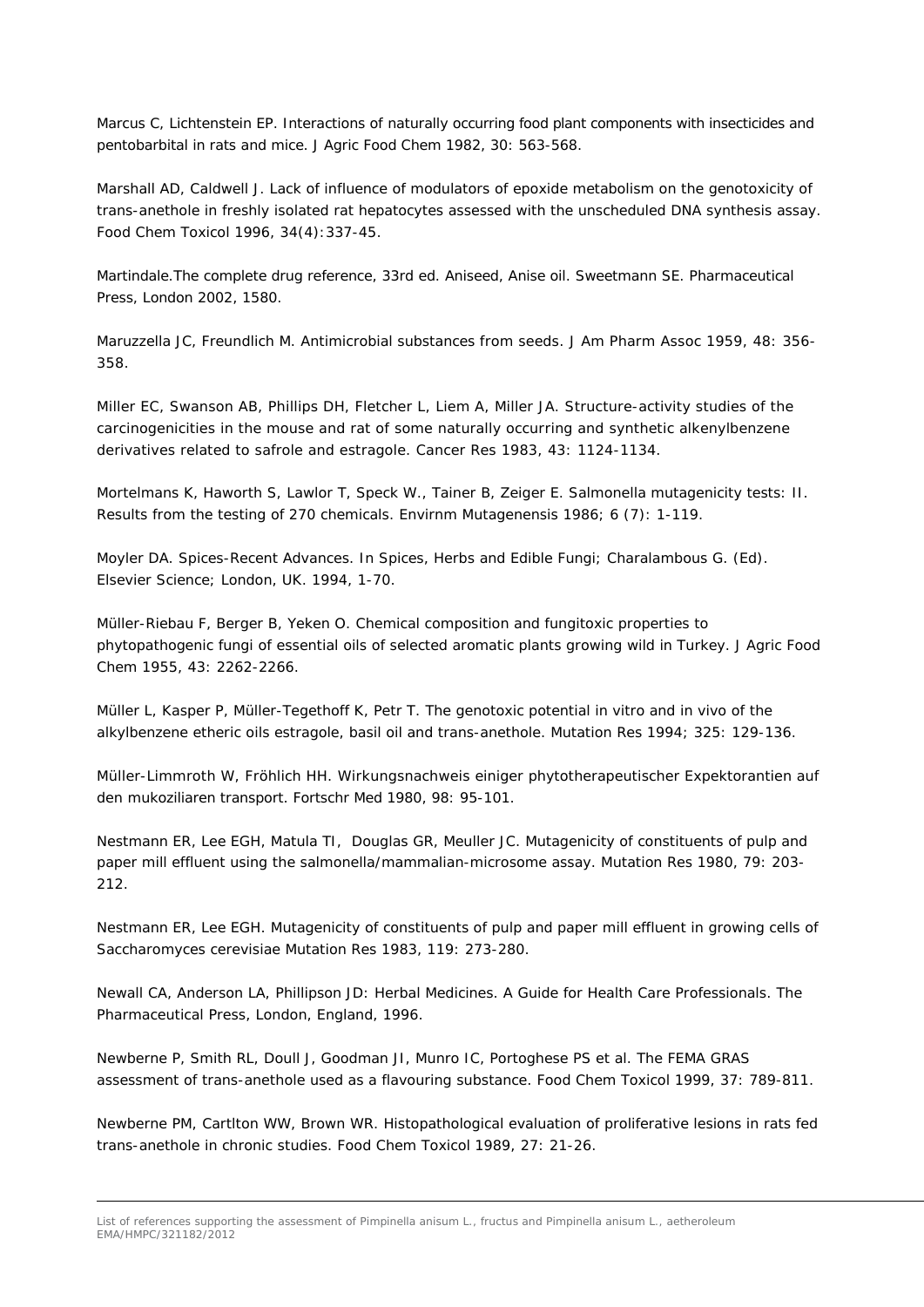Okazaki K, Nakayama S, Kawazoe K,Takaishi Y. Antiaggregant effect of human platelets of culinary herbs. Phytother Res 1998, 12: 603-605.

Omidbaigi R, HadjiakhoondiA, Saharkhiz M. Changes in the content and chemical composition of *Pimpinella anisum* oil at various harvest time. J. Essent Oil-bear Plants 2003, 6: 46-50.(Abstract)

Ondarza M, Sanchez A. Steam distillation and supercritical fluid extraction of some Mexican spices. Chromatographia 1990, 30: 16-18.

Phillips DH, Reddy MV, Randerath K. 32-P-post labelling analysis of DNA adducts formed in the livers of animals treated with safrole, estragole and other naturally-occurring alkenylbenzenes.II. Newborn male B6C3F1 mice. Carcinogenesis 1984, 5: 1623-1628.

Picon PD, Picon RV, Costa AF, Sander GB, Amaral KM, Aboy AL *et al*. Randomized ized clinical trial of a phytotherapic compound containing *Pimpinella anisum*,*Foeniculum vulgare*, *Sambucus nigra*, and *Cassia angustifolia* for chronic constipation. BMC Complement Altern Med 2010, 10: 17.

Pourgholami MH, Majizoob S, Javadi M, Kamalinejad M, Fanaee GH, Sayyah M. The fruit essential oil of *Pimpinella anisum* exerts anticonvulsivant effects in mice. J Ethnopharmacol 1999, 66: 211-215.

Ramadan FM, El-Zanfaly RT, El-Waked FA, Alian AM. On the antibacterial effects of some essential oils. I. Use of agar diffusion method. Chem Mikrobiol Technol Lebensm 1972, 2: 51-55.

Reed PM, Caldwell J. Induction of hepatic cytochrome P450 and related activities following dietary administration of trans-anethole in SD-CD rats. Hum. Experimen Toxicol 1992, 11: 580-581.

Reiter M, Brandt W. Relaxant effects on tracheal and ileal smooth muscles of the guinea pig. Arzneim-Forsch. Drug Res 1985, 35: 408-414.

Rodrigues VM, Paulo T, Rosa V, Marques MMO, Petenate A, Meireles MAA. Supercritical extraction of essential oil from aniseed (*Pimpinella anisum* L.) using CO2: solubility, kinetics and composition data. J Agric Food Chem 2003, 51: 1518-1523.

Sahraei H, Ghoshooni H, Hossein SS, Mohseni AA, Shafaghi B, Falahi M *et al.*. The effects of fruit essential oil of the *Pimpinella anisum* on the acquisition and expression of morphine induced conditioned place preference in mice. J Ethnopharmacol 2002, 80: 43-47.

Samojlik I, Mijatović V, Petković S, Skrbić B, Božin B. The influence of essential oil of aniseed (Pimpinella anisum, L.) on drug effects on the central nervous system. Fitoterapia 2012.

Sangster SA, Caldwell J, Hutt AJ, Anthony A, Smith RL. The metabolic disposition of [methoxy-14C] labelled trans-anethole, estragole and p-propylanisole in human volunteers. Xenobiotica 1987; 17: 1223-1232.

Sangster SA, Caldwell J, Smith RL, Farmer PB. Metabolism of anethole. I. Pathways of metabolism in the rat and mouse. Food Chem Toxicol 1984b, 22: 695-706.

Sangster SA, Caldwell J, Smith RL. Metabolism of anethole II. Influence of dose size on the route of metabolism of trans-anethole in the rat and mouse. Food Chem Toxicol 1984a, 22: 707-713.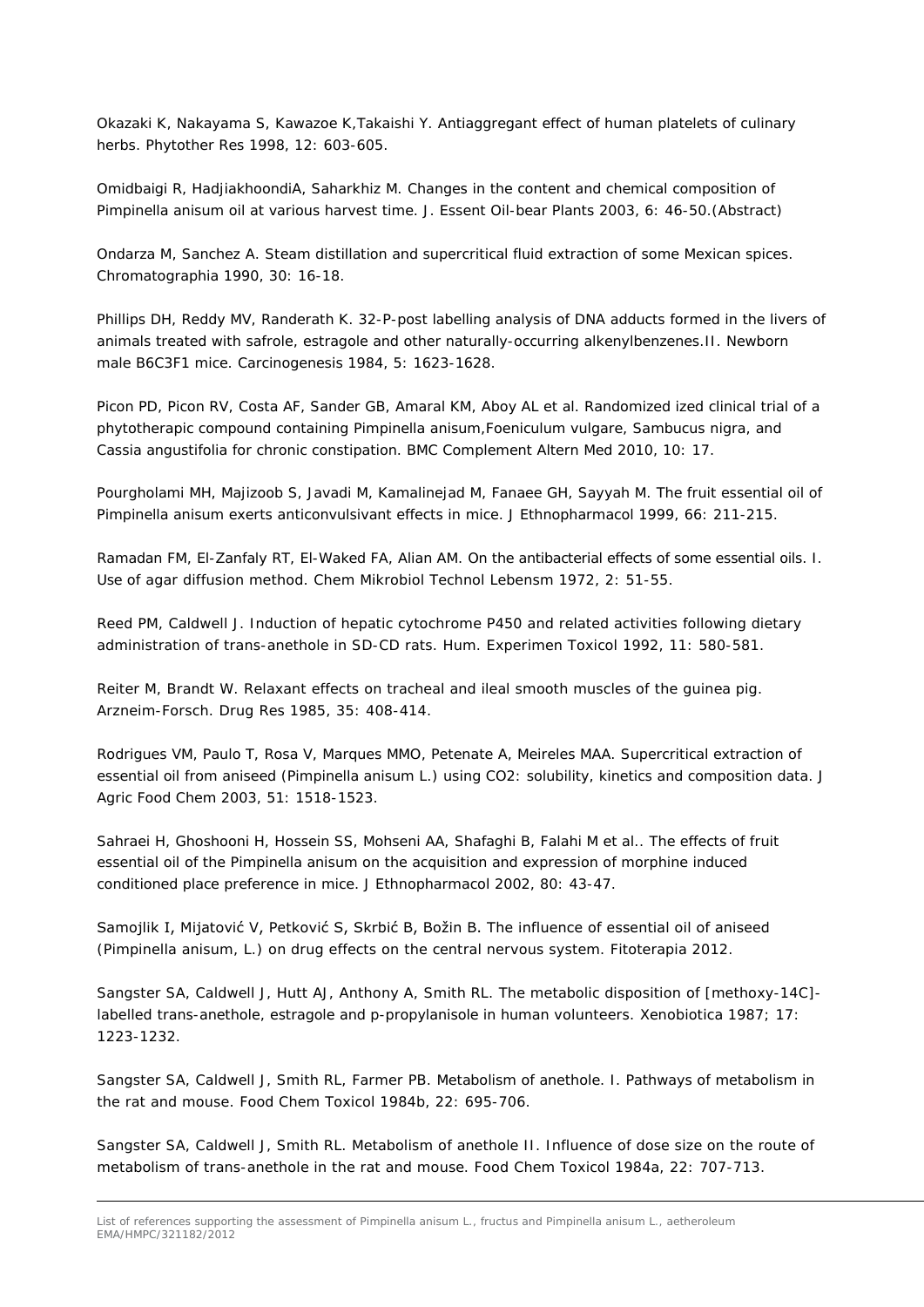Sathiyamoorthy P, Lugasi Evgil H, Schlesinger P, Kedar I, Gopas J, Pollack Y *et al.*. Screening for cytotoxic and antimalarial activities in desert plants of the Negev and Bedouin market plant products. Pharm Biol 1999, 37: 188-195.

Schultze W, Lange G, Kubeczka K-H. Direkte massenspektrometrische analyse von *Pimpinella anisum* L. - Anispulver and Anisi 1. Dtsch Apoth Ztg 1987, 127: 372-378.

Schulz JM, Herrmann K. Analysis of hydroxybenzoic and hydroxycinnamic acids in plant material. II. Determination by gas-liquid chromatography. J Chromatogr 1980, 195: 95-104.

Schulz V, Hansel R, Tyler VE. Rational Phytotherapy. A Physician's Guide to Herbal Medicine. Springer, New York; 1998: 159-160.

Sekizawa J, Shibamoto T. Genotoxicity of safrolerelated chemicals in microbial test systems. Mutation Res 1982, 101: 127-140*.*

Shashikanth KN, Hosono A. *In vitro* mutagenicity of tropical spices to streptomycin-dependent strains of *Salmonella typhimurium* TA 98. Agric Biol Chem 1986, 50: 2947-2948.

Shojaii A, Fard MA. Review of Pharmacological Properties and Chemical Constituents of *Pimpinella anisum*. ISRN Pharm 2012, 2012: 510795.

Shukla HS, Tripathi SC. Antifungal substance in the essential oil of anise (*Pimpinella anisum* L.)*.* Agric Biol Chem 1987; 51: 1991-1993.

Singh G, Kapoor IPS, Pandey SK, Singh UK, Singh RK. Studies on essential oil: Part 10; Antibacterial activity of volatile oils of some spices. Phytother Res 2002, 16: 680-682.

Sokmen A, Jones BM, Ertkurk M. The in vitro antibacterial activity of Turkish Medicinal Plants. J Ethnopharmacol 1999, 67: 79-86.

Soliman KM, Badeaa RI. Effect of oil extracted from some medicinal plants on different mycotoxigenic fungi. Food Chem Toxicol 2002, 40: 1669-1675.

Steinegger E, Hänsel R. Anise and Anise oil. In: Lehrbuch der Pharmakognosie und Phytopharmazie, 4th ed. Springer-Verlag, Berlin-Heidelberg 1988, 304-306.

Swanson AB, Chambliss DD, Blomquist JC, Miller EC, Miller JA. The mutagenicities of safrole, estragole, eugenol, trans-anethole and some of their known or possible metabolites for *Salmonella typhimurium*  mutants. Mutation Res 1979, 60; 143-145.

Teissedre PL, Waterhouse AL. Inhibition of oxidation of human Low-Density Lipoproteins by phenolic substances in different essential oil varieties. J. Agric. Food Chem 2000, 48: 3801-3805.

To LP, Hunt TP, Andersen ME. Mutagenicity of trans-anethole, estragole, eugenol and safrole in the Ames Salmonella typhimurium assay. Bull Environ Contam Toxicol 1982, 28: 647-654.

Oil of anise. HSDB Database.National Library of Medicine. Oil of anise. Avilable at: [\(http://toxnet.nlm.nih.gov/cgibin/sis/search/a?dbs+hsdb:@term+@DOCNO+1938\)](http://toxnet.nlm.nih.gov/cgibin/sis/search/a?dbs+hsdb:@term+@DOCNO+1938)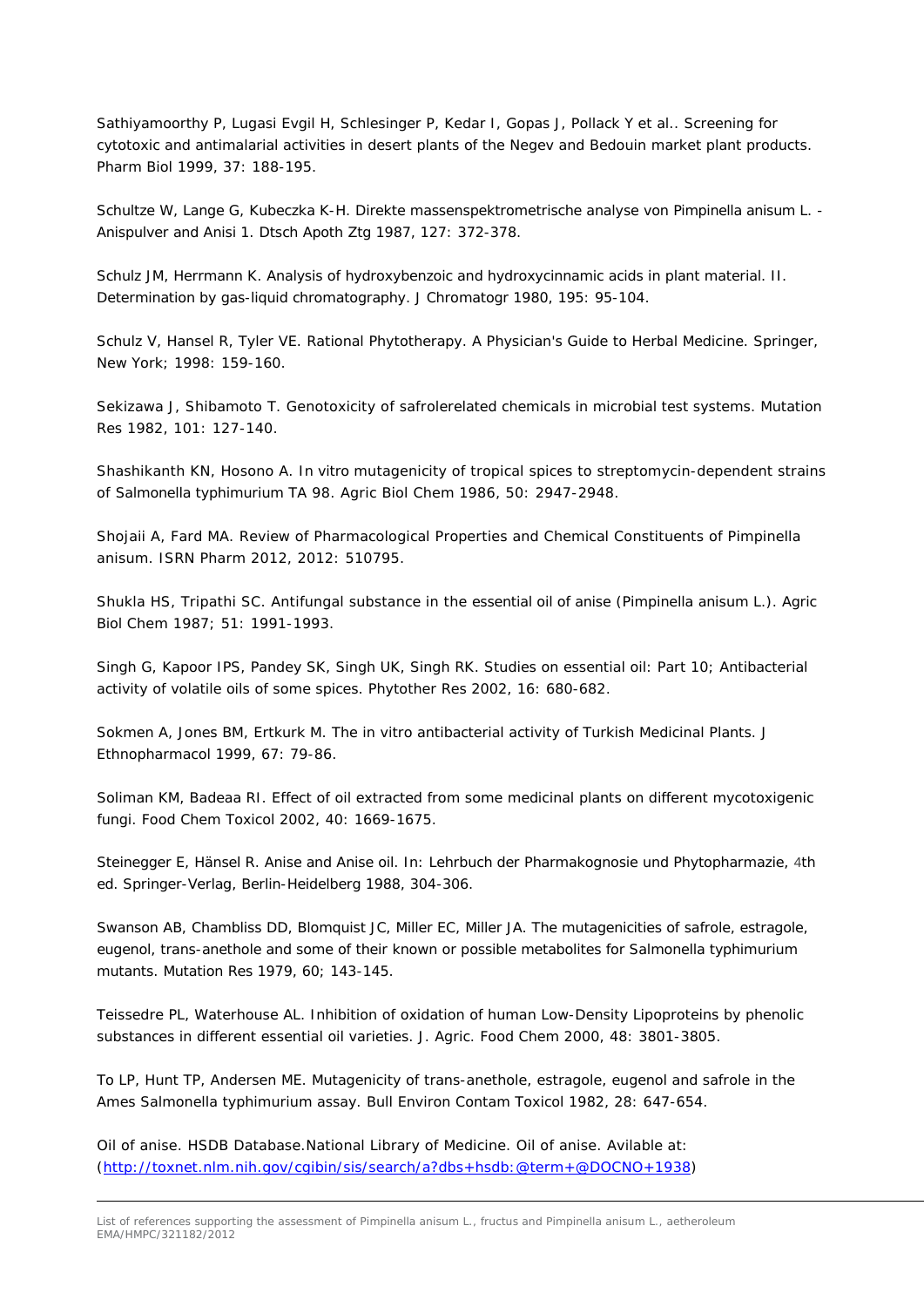Truhaut R, Le Bourhis B, Attia M, Glomot R, Newman J, Calwell J. Chronic toxicity/carcinogenicity of trans-anethole in rats. Food Chem Toxicol 1989, 27; 11-19.

Tuckler V, Peck C, Nesbit C, Coleman M, Weimer S, Martinez J *et al.*. Seizure in an infant from aniseed oil toxicity. J Toxicol Clin Toxicol 2002, 40: 689.

Tunc I, Berger B.M., Erler F., Dagli F. Ovicidal activity of essential oil from five plants against two stored-product insects. J Stored Prod Res 2000, 36:161-168.

Valnet J. Anis. In: Aromathérapie. Traitement des maladies par les essences de plantes. 11 ed., Paris, Maloine, 1990.

Van Dongen K, Leusink H. The action of opium-alkaloids and expectorantson the ciliary movements in the air passages. Arch Int Pharmacodyn 1953, 93: 261-276.

Van Loon J. Die Zusammensetzung von einigen Umbelliferenölen. Z Lebensm Unters Forsch 1973, 153; 289-293.

Von Skramlik E. Über die Giftigkeit und Verträglichkeit von ätherischen Ölen. Pharmazie 1959, 14: 435-445.

Weiss RF. Herbal Medicine. Gothenberg, Sweden: Ab Arcanum and Beaconsfield: Beaconsfield Publishers Ltd, 1985: 203-204.

Weiss RF. In: Lehrbuch der Phytotherapie. 8th ed. Stuttgart: Hippokrates, 1997: 83 and 443.

Wichtl M. Herbal drugs and phytopharmaceuticals, Bisset NG editor., CRC Press. Stuttgart 1994, 73-75.Wiseman RW, Miller EC, Miller JA, Liem A. Structure-activity studies of the hepatocarcinogenicities of alkenylbenzene derivatives related to estragole and safrole on administration to preweaning male C57BL/6J x C3H/HeJ F1 mice. Cancer Res 1987, 47: 2275-2283.

Wüthrich B, Dietschi R. The celery carrot mugwort condiment syndrome: skin test and RAST results. Schweiz Med Wochenschr 1985, 115: 258-264.

## **Other consulted bibliographic references, not cited in the AR.**

Abdul-Ghani AS et al. Anticonvulsant effects of some Arab medicinal plants. Int J Crude Drug Res 1987, 25: 39-43.

Anisi fructus Monographie DAB 1996.

Anisi fructus Monographie DAB10 Kommentar Grundlfg. 1991, 2 Lfg. 1993.

Boyd EM, A review of studies on the pharmacology of the expectorants and inhalants. Int J Clin Pharmacol 1970, 3:55–60.